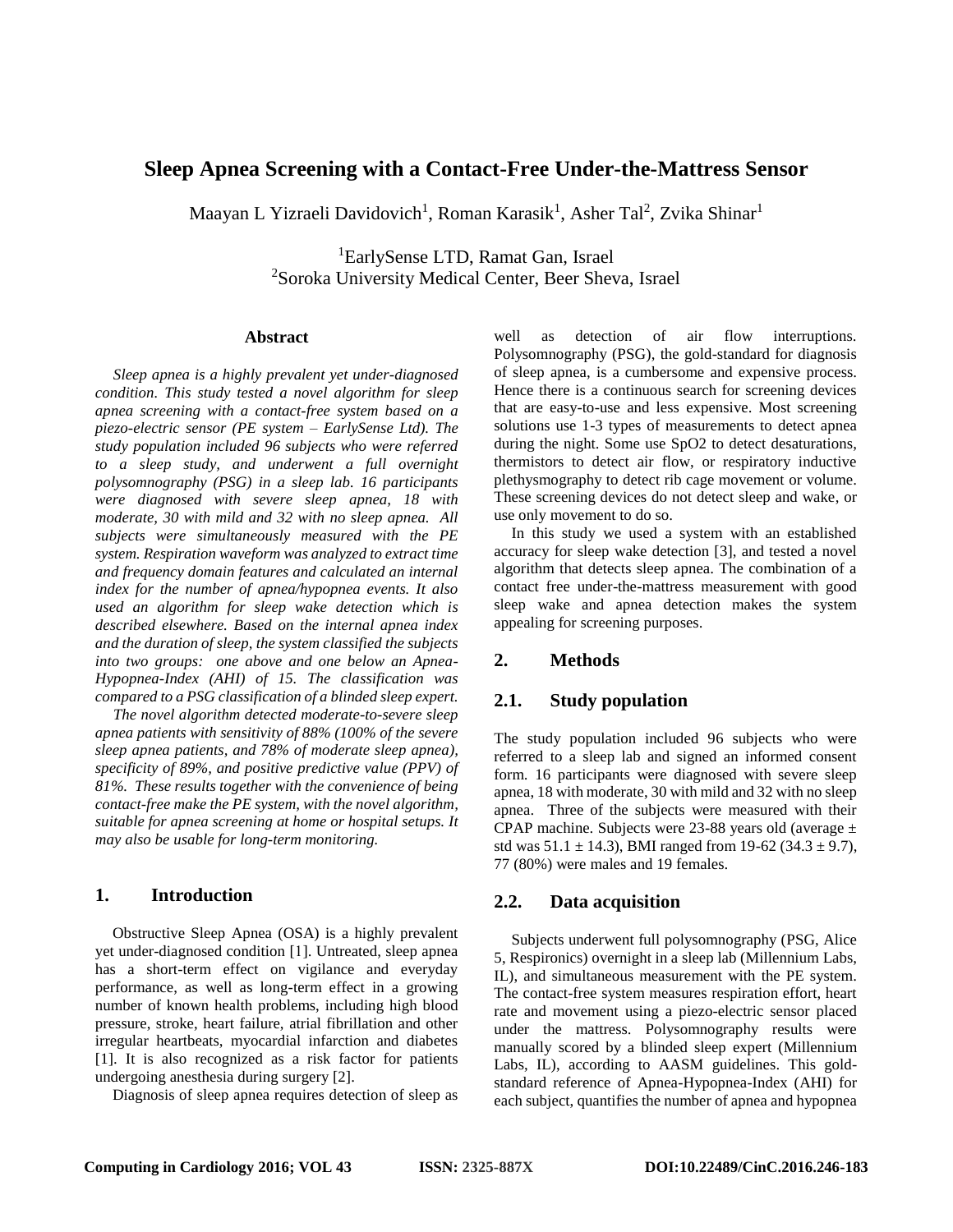events per hour of sleep.

## **2.3. Sleep/Wake detection algorithm**

The PE system is based on a piezo-electric transducer that records a combination of gross body motion, rib cage movements, and the cardioballistic effect. Analysis of the superimposed waveform allows separation into its 3 components and extraction of motion, respiratory rate, and inter-beat-intervals. The accuracy and validity of measuring these basic vitals is described elsewhere [3,4]. Using movement, Heart-Rate-Variability analysis, and respiration rate variability the system detects sleep and wake as described in a paper submitted to the Journal of Clinical Sleep Medicine [3].

#### **2.4. Apnea/Hypopnea detection algorithm**

The Apnea/Hypopnea detection algorithm is comprised of frequency domain and time domain algorithms to detect apnea and hypopnea events, as described below. The results from the two algorithms are combined, and the number of apnea/hypopnea events is calculated. The number of apnea/hypopnea events is divided by the total sleep time to calculate the Apnea Hypopnea Index (AHI).

## **2.4.1. Frequency domain path**

The respiration waveform extracted from the PE system is down sampled to 10Hz. The signal is analyzed in segments of 5 minutes to detect dominant peaks in the frequency domain in the range between 0.009-0.062Hz. This is equivalent to a search of recurring apnea events with a period of 18-102sec. Peaks in the spectrum with a distinguishable power compared to neighborhood are selected as candidates. If the frequency of the candidate peak remains stable within several segments – then it is marked as an event. This part of the algorithm is aimed at detecting reoccurring apnea events, hence periods that do not contain enough peaks are filtered out to reduce false positives. The remaining peaks are marked as apnea/hypopnea events. The number of apnea/hypopnea events is calculated by multiplying the marked events by a normalization coefficient, based on the frequency of the events, and summing them all up.

## **2.4.2. Time domain path**

A running window of 3 seconds is applied to the respiration waveform, and then a 15 seconds running average is used for envelope detection. Peaks in the envelope that are followed by a significant reduction in amplitude for at least 10 seconds are selected. Criteria for the time difference between peaks, as well as respiration amplitude, stability of the time difference between peaks,

and the smoothness of the amplitude envelope, are used to narrow down peak selection. Peaks meeting those criteria are marked as apnea/hypopnea events if they appear in close proximity to other peaks.



Figure 1: Frequency domain analysis: a spectrogram, showing power of the respiration waveform as a function of time, together with reference (pink) and PE (red) detection of periods with apnea events.



Figure 2: Time domain analysis: upper panel depicts the amplitude of a smoothed envelope of the respiration signal on the lower panel. The time scale is 3 minutes, and the figure captures 5 cycles of apnea.

#### **3. Results**

Figure 3 depicts 4 minutes of waveforms recorded in the sleep lab. The upper 3 panels are recorded with standard sensors – abdomen Respiratory Inductive Plethysmograph (RIP) belt, thorax RIP belt, and pulse oximeter respectively. The lower panel is the waveform recorded with the PE system. One apnea event is marked for all panels – note that the saturation occurs a few tens of seconds after the actual apnea.

Figure 4 presents a comparison of AHI estimates of the PE system (y-axis), for all 96 patients, with the AHI of the reference (x-axis). Overall correlation was high ( $R^2$ =0.86). Bland-Altman analysis of the same data is presented in Figure 5. This analysis shows an average difference of 0.8 AHI between the systems (median 1.8), and a bias which is not dependent on AHI value. Two standard deviations are within AHI of  $\pm 16$  (relative to average bias).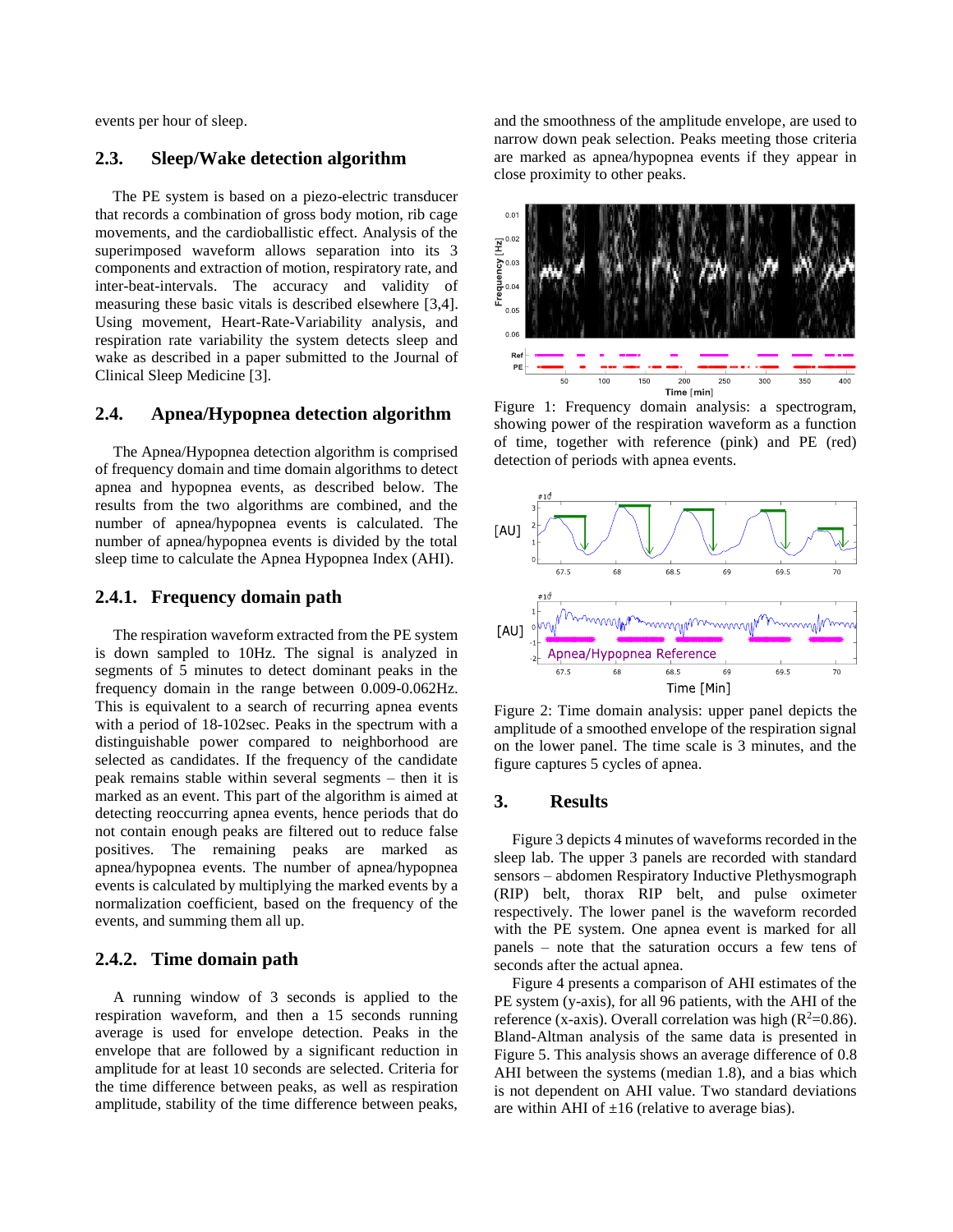

Figure 3: The figure shows 4 minutes of PE respiration signal (lower panel) compared to sleep lab abdomen RIP signal (upper panel), Thorax RIP signal ( $2<sup>nd</sup>$  panel), and pulse oximeter ( $3<sup>rd</sup>$  panel). The red circles indicate 1 apnea event with reduced abdomen and thorax volume, delayed decrease in saturation, and reduced movement of the rib cage as captured by the respiration signal from the PE system.

A confusion matrix for classification of each patient into one of two categories is given in Table 1. The cutoff AHI 15 was used as it is the most common threshold in clinical practice for CPAP therapy administration [5]. The system had a sensitivity of 88% in detecting AHI of 15 and above. It detected 100% of severe sleep apnea (AHI above 30), and 78% of moderate sleep apnea. Additionally, specificity was 89%, and positive predictive value (PPV) was 81%. Six out of 7 false positive detections were found to have AHI in the range of 10-14 (close to threshold), and only 1 had an AHI of 5 (this patient had Periodic Leg Movement that was erroneously captured as respiratory signal). Two out of 4 of the false negative detections, were borderline patients with AHI 15-18, and the other 2 had AHI 23-24 according to reference.



Figure 4: Gold standard reference (x-axis) vs. PE system estimated AHI (y-axis). Linear regression line is red, vertical black line indicates reference threshold (AHI 15), and dashed horizontal line indicates PE system threshold.

Table 1: The confusion matrix for PE validation

|           |                                                  | Gold standard      |                    |                   |
|-----------|--------------------------------------------------|--------------------|--------------------|-------------------|
|           |                                                  | AHI > 15           | AHI $< 15$         |                   |
| PE system | moderate/severe<br>apnea detected                | 30                 |                    | <b>PPV</b><br>81% |
|           | moderate/severe<br><b>NOT</b><br>apnea<br>detect |                    | 55                 | <b>NPV</b><br>93% |
|           |                                                  | Sensitivity<br>88% | Specificity<br>89% |                   |



Figure 5: Bland-Altman analysis. X-axis is the AHI according to gold standard PSG reference, and the y-axis is the difference between the PE estimate of AHI and the reference. Black horizontal line indicates the average bias (AHI 0.8), and the red dashed lines are the 2 standard deviation limits.